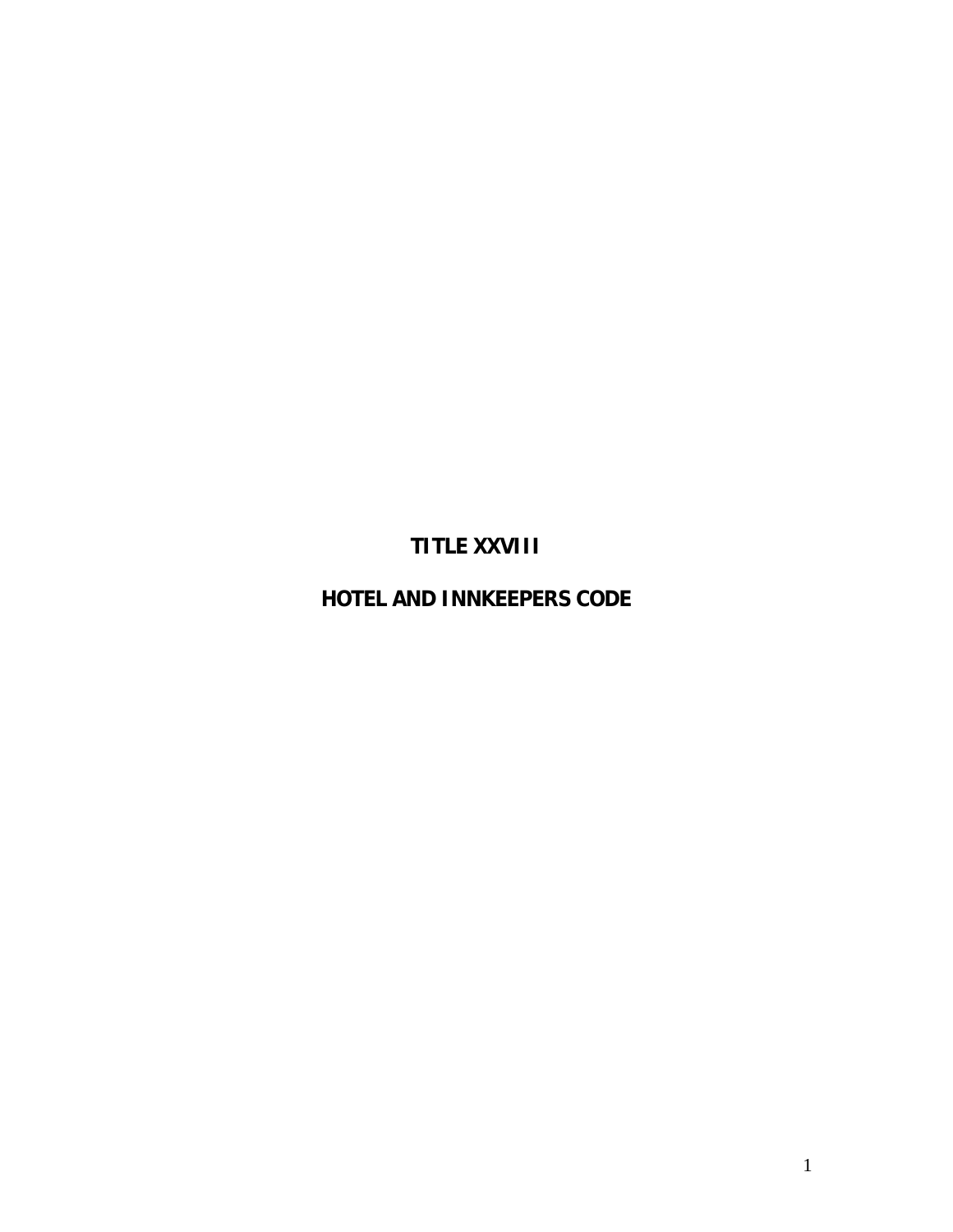| $§28-1-1$  |  |
|------------|--|
| $§28-1-2$  |  |
| $§28-1-3$  |  |
| $§28-1-4$  |  |
| $§28-1-5$  |  |
| $§28-1-6$  |  |
| $$28-1-7$  |  |
| $§28-1-8$  |  |
| $$28-1-9$  |  |
| $$28-1-10$ |  |
| $§28-1-11$ |  |
| $§28-1-12$ |  |
| $§28-1-13$ |  |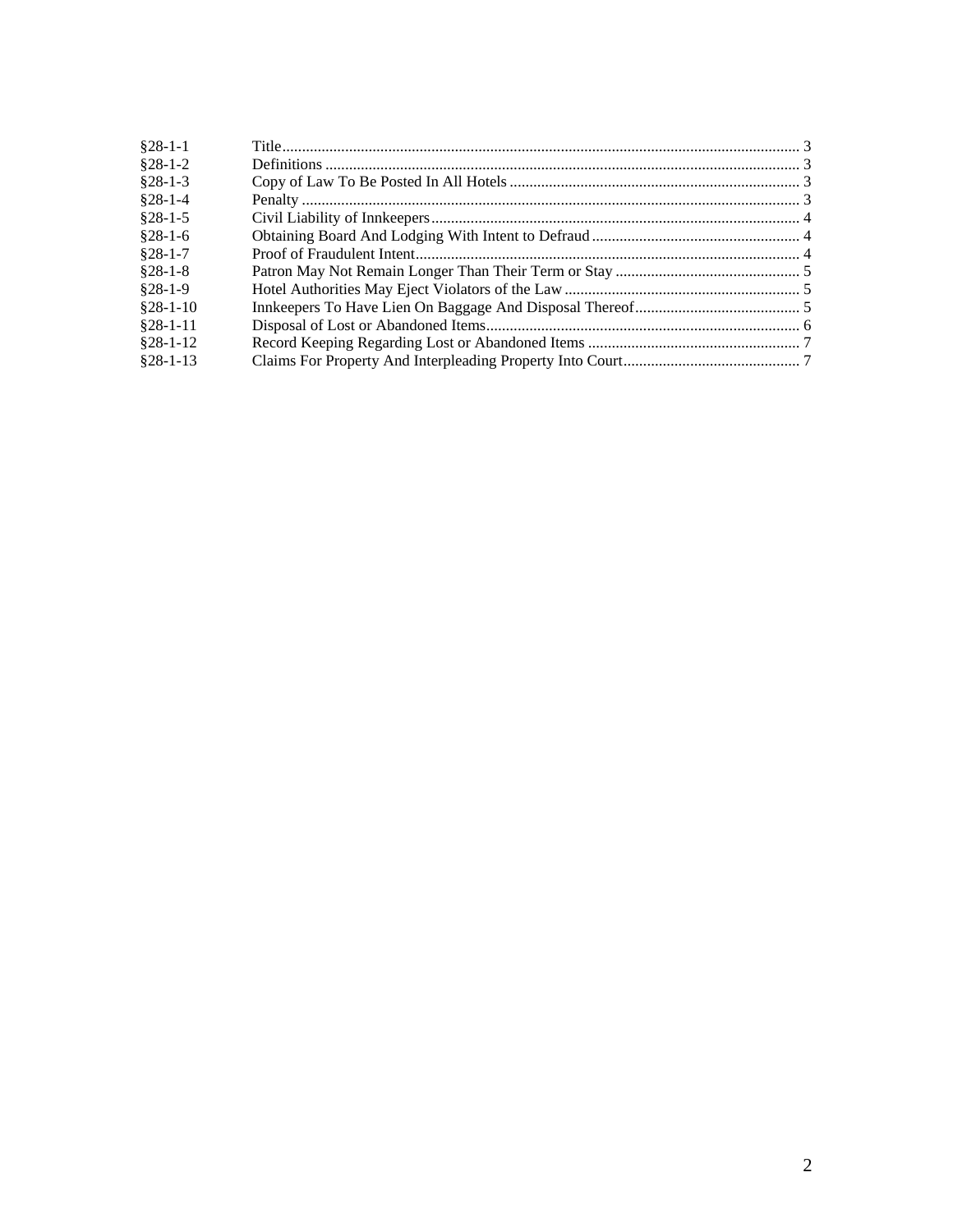## <span id="page-2-0"></span>**§28‐1‐1 Title**

This Title shall apply to hotels, innkeepers and their patrons as defined herein.

## **§28‐1‐2 Definitions**

For purposes of this Title, the following definitions shall apply:

- (1) "Hotel" means every building or structure kept as, used as, maintained as or held out to the public to be, a place where sleeping or rooming accommodations are furnished to the transient public, whether with or without meals including, without limitation, a lodging house or rooming house where transient trade is solicited. Restaurants, bars and any other location on the premises of hotels at which food or drink is sold, any area where gaming is conducted on the premises, and conference centers and meeting areas are included within this definition. Without limiting the foregoing, "hotel" specifically shall include the Silver Star Hotel and Casino and the Golden Moon Hotel and Casino, and the Dancing Rabbit Golf Clubhouse or any other hotel or casino owned or operated by the Mississippi Band of Choctaw Indians;
- (2) "Innkeeper" means a person or entity who keeps a hotel for the lodging and entertainment of travelers or such persons, agents, employees or representatives. It also means a person who caters and keeps a place on the premises of a hotel for serving meals for those who are willing to pay an adequate price, or such persons, agents, employees or representatives. Owners and managers of hotels and restaurants are included within this definition;
- (3) "Tangible Personal Property" means personal property other than intangible personal property as defined herein;
- (4) "Patron" means a person who is a customer of a hotel or any service thereof. This includes, but is not limited to, individuals who are lodging, sleeping or boarding on the premises of a hotel or partaking of food or drink of any sort at a restaurant on the premises of a hotel, whether or not they are actually responsible for paying the same;
- (5) "Intangible Personal Property" means monies, checks, drafts or other forms of property constituting readily available cash.

#### **§28‐1‐3 Copy of Law To Be Posted In All Hotels**

A copy of §28-1-5 shall be posted and kept posted in a conspicuous place in the general office or lobby provided for the use of guests and patrons of every public hotel.

#### **§28‐1‐4 Penalty**

Any Innkeeper who shall fail, neglect or refuse to comply with §28-1-3 of this Chapter shall have committed a civil violation of law subject to a civil fine payable to the Mississippi Band of Choctaw Indians of not less than twenty-five dollars (\$25.00) nor more than one hundred dollars (\$100.00). Each day's failure, neglect or refusal shall constitute a separate violation and may be fined as such.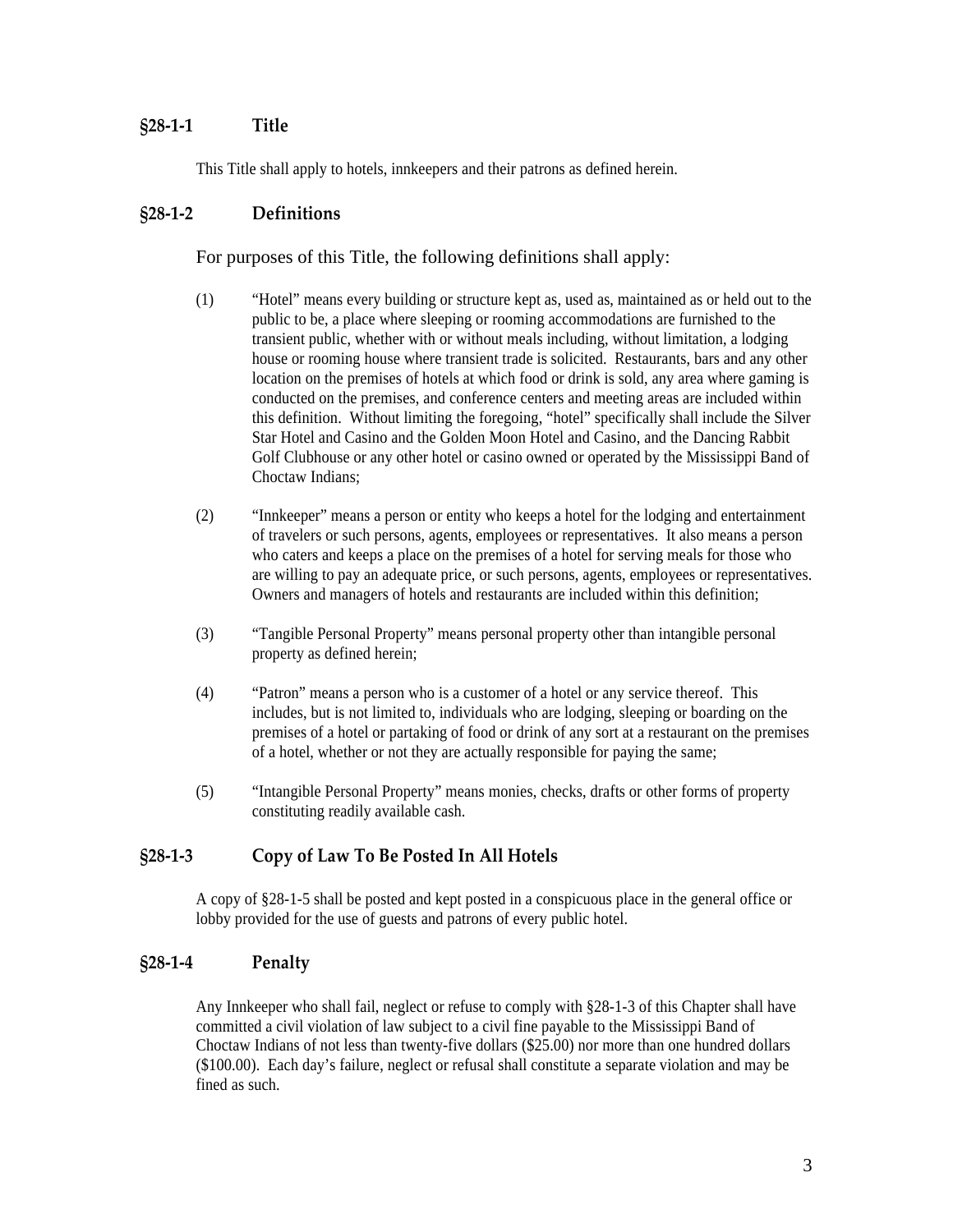# <span id="page-3-0"></span>**§28‐1‐5 Civil Liability of Innkeepers**

- (1) Except as provided in §28-1-5(2), no owner or keeper of any hotel located on the Mississippi Band of Choctaw Indians' land or Reservation is liable to pay money to any person for theft, loss, damage or destruction of any property of any patron of such an establishment because of theft, burglary, fire or otherwise in the absence of gross neglect by the owner or keeper. The liability of the innkeeper under this section shall not exceed the sum of five hundred dollars (\$500.00).
- (2) An innkeeper located on the Mississippi Band of Choctaw Indians' land or Reservation may at his option choose to provide a fire resistant safe or vault in which guests may deposit property for safe keeping. An Innkeeper is not obligated to receive property which cannot easily fit within the safe or vault, if said Innkeeper does not agree with the patron's valuing of the property, or if the value of the property exceeds a level the Innkeeper uses with respect to all patrons. If the Innkeeper accepts property to deposit for safe keeping, the liability of the Innkeeper for such property shall not be greater than five hundred dollars (\$500.00) of its theft, loss, damage or destruction unless:
	- (a) the patron signs a written agreement in which the patron specifies the full value of the property;
	- (b) the property is in the form of cash or cash equivalent; or
	- (c) no enterprise owned by the Mississippi Band of Choctaw Indians or innkeeper who rents lockers to any person or patron to store tangible and/or intangible personal property or who agrees to store, without a fee as a service, tangible and/or intangible personal property shall be liable to pay money to any person for theft, loss, damage or destruction of any property of any person or patron because of theft, burglary, fire or otherwise in the absence of gross neglect by the enterprise or innkeeper. The liability of the enterprise or innkeeper under this section shall not exceed the sum of five hundred dollars (\$500.00).

# **§28‐1‐6 Obtaining Board And Lodging With Intent to Defraud**

- (1) Any patron or other person who shall, for himself or as the agent or representative of another or as an officer of a corporation, obtain food, lodging, money, property or other accommodations at any hotel with intent to defraud the Innkeeper thereof, shall be guilty of an offense under this section.
- (2) A violation under this section is a civil violation of law subject to a civil fine payable to the Mississippi Band of Choctaw Indians of not less than twenty-five dollars (\$25.00) nor more than one hundred dollars (\$100.00).

#### **§28‐1‐7 Proof of Fraudulent Intent**

Proof that (a) lodging, food, money, property or other accommodations were obtained by false pretense or by false or fictitious show or pretense of any baggage or other property; that (b) the patron refused or neglected to pay for such food, lodging or other accommodations; that (c) he absconded without paying or offering to pay for such food, lodging or other accommodations; that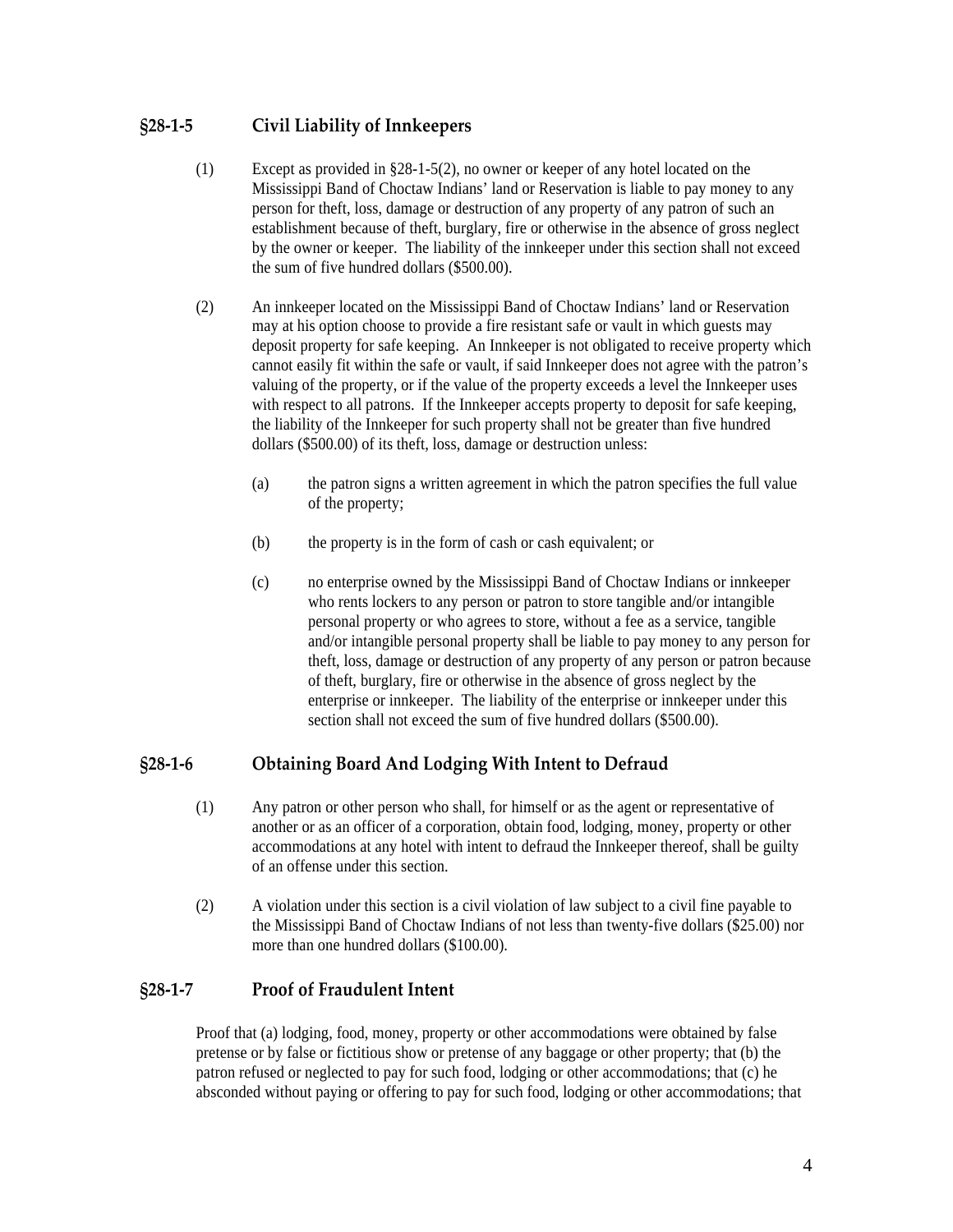<span id="page-4-0"></span>(d) he surreptitiously removed or attempted to remove his baggage without paying for such food, lodging or other accommodations; or (e) that he made, drew, issued and delivered to the Innkeeper of any hotel, any check, draft or order on any bank or other depository in payment of food, lodging, money, property or other accommodations, and has no funds or has insufficient funds on deposit to his credit in such bank or depository with which such check, draft or order may be paid in full, shall be deemed prima facie proof of the fraudulent intent mentioned in §28-1-6.

## **§28‐1‐8 Patron May Not Remain Longer Than His Term or Stay**

No patron shall remain in a hotel where his term or stay has expired, if the patron has been given a separate written notice of his agreed departure date and checkout time at the time he registered in the hotel, the person has signed such notice acknowledging his departure time, and the patron has been given written notice at least three (3) hours prior to the time required to leave the hotel room. Willful violations of this section shall be a civil violation of law subject to a civil fine payable to the Mississippi Band of Choctaw Indians or not less than twenty-five dollars (\$25.00) nor more than one hundred dollars (\$100.00). This section will not apply in the case of serious a medical emergency requiring the room's continued use.

# **§28‐1‐9 Hotel Authorities May Eject Violators of the Law**

- (1) If any patron or other person be guilty of disorderly conduct or other conduct prohibited by law or intoxication or any breach of the peace, or use of obscene or profane language on the premises of any hotel, or if any person is registered at said hotel under an assumed name, then the Innkeeper may eject said person or persons from said hotel premises using any such reasonable force as may be necessary to accomplish the same, and may command the assistance of the employees of said hotel to assist in said ejection and may cause any person violating the law to be detained and delivered to the proper authorities. A security or law enforcement officer of the Mississippi Band of Choctaw Indians shall be present prior to detention and/or ejection.
- (2) If a patron who has been given written notice of his agreed departure and checkout time at the time he registered in the hotel, who has signed such notice acknowledging his checkout time, and who has been given written notice at least three (3) hours prior to the time required to leave the hotel room remains in a hotel room after his term or stay has expired, the innkeeper may eject said person or other occupants and their tangible and intangible personal property from said hotel premises using the assistance of the appropriate lawful authority to accomplish the same. If the registered occupant is not present, his property shall be treated as abandoned or lost property and handled in accordance with §28-1-11. This subsection shall not apply in the case of a serious medical emergency requiring the room's continued use.
- (3) No action for damages, or otherwise, shall be maintainable against an innkeeper or appropriate lawful authority for reasonable exercise of rights pursuant to §28-1-9(1)-28-1- 9(2).

# **§28‐1‐10 Innkeepers To Have Lien On Baggage And Disposal Thereof**

(1) Innkeepers shall have a lien on the goods and personal baggage of their patrons to secure the payment of any money due from them for board and lodging and hotel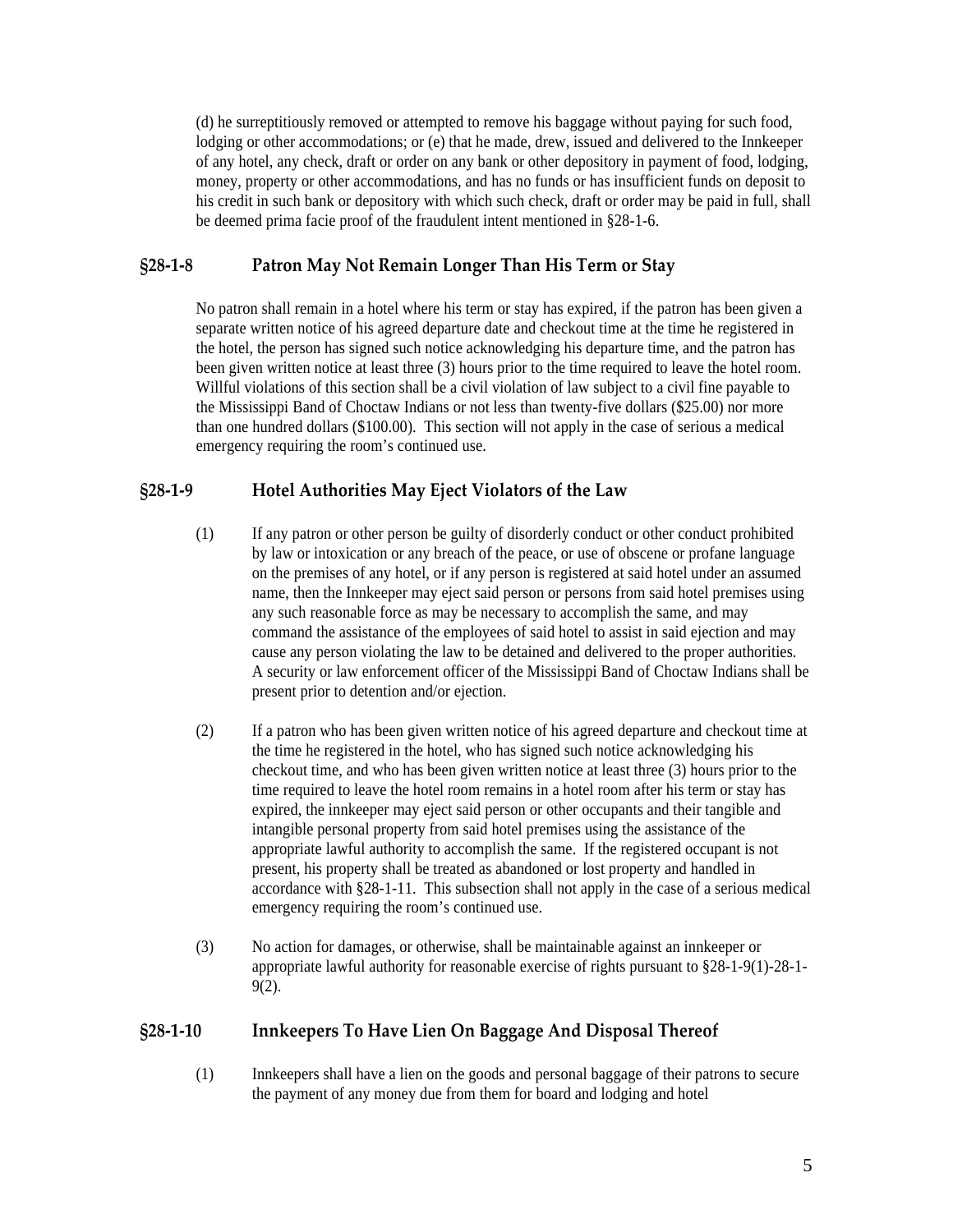accommodations; and may enforce the same by seizure of the goods and personal baggage by lawful means, and by sale of such goods and baggage, as hereinafter provided.

<span id="page-5-0"></span>(2) If the charges when due are not paid within ten (10) days after demand therefore, such Innkeeper may, on giving ten (10) days' notice of the time and place of such sale by posting a notice in two public places, one of which shall be in a public place in the hotel specifically designated for such notices, sell such goods and baggage to the highest bidder for cash, and apply the proceeds to the expense of keeping such goods and baggage, and of the sale thereof, and to the satisfaction, in whole or in part, as the case may be, of said lien. The balance of such proceeds, if any there be, shall be paid over to the owner thereof on demand by the owner. Demand made by the Innkeeper upon the owner for the charges due, may be in-person, or by letter, or writing duly stamped, addressed and mailed to such owner to his address, if known to such keeper or to the address appearing on the register of said hotel or restaurant. The demand on the part of the owner for the residue or remainder shall be made within forty-five (45) days from the date of sale of such goods or personal baggage. If not demanded by the owner within forty-five (45) days after the date of such sale, such residue or remainder shall be treated as abandoned or lost property and handled in accordance with §28-1-11. Compliance with this section shall be a perpetual bar to any action against the innkeeper for the recovery of such goods or baggage, or of the value thereof, or for any damage growing out of the failure of such guest to receive such goods or personal baggage.

#### **§28‐1‐11 Disposal of Lost or Abandoned Items**

- (1) If any items of tangible or intangible personal property appearing to belong to a patron are found within a guest room of a hotel while it is vacant, or are found within the common area of a hotel and not claimed by a patron, such shall be kept in safekeeping. Notice shall be given in writing sent within ten (10) days by United States Mail to persons whose name and/or address, if any, appear upon the items of property so found and to persons who were the immediate prior occupants of rooms in which property having no identification is found. Additionally, the Innkeeper shall maintain a list of items that have no indicia of ownership which shall be posted at a place designated for such posting.
- (2) If no response is received by the Innkeeper within forty-five (45) days after the mailing of notice or posting referred to in §28-1-11(1) or an owner does not make demand for the balance of the amounts received and applied as a result of a sale of property seized pursuant to a lien as provided in §28-1-10(2), then any such tangible personal property may be sold to the highest bidder for cash, or the Innkeeper may otherwise dispose of the property, if the Innkeeper determines the value of the property is not sufficient to justify a sale. Any money received from such sale may be deposited into the general fund of the Innkeeper. If no response is received by the Innkeeper within forty-five (45) days after the mailing of notice referred to in §28-1-11(1), then any intangible personal property may be liquidated into cash and deposited into the general fund of the Innkeeper. Compliance with this section shall be a perpetual bar to any action against an Innkeeper for the recover of such personal property or the value thereof, or for any damage growing out of the failure of the owner or patron to receive such personal property.